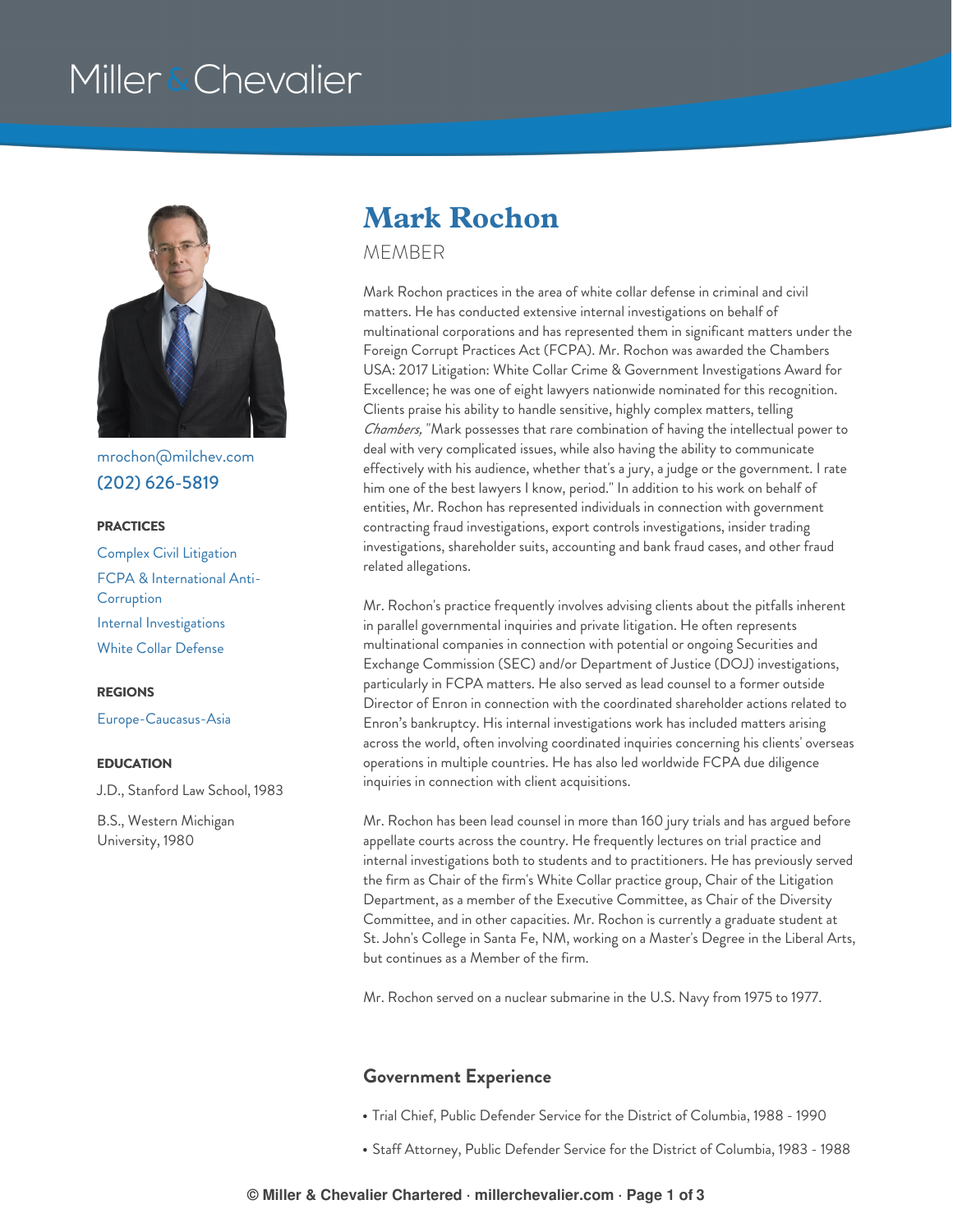# Miller & Chevalier

### **Rankings and Recognition**

- *Chambers Global:* FCPA (USA), 2016 2020
- *Chambers USA*: White-Collar Crime & Government Investigations (District of Columbia), 2009 - 2019
- *Chambers USA*: FCPA (Nationwide), 2015 2019
- *Chambers USA*: Litigation: White Collar Crime & Government Investigations Award for Excellence, 2017
- *The Best Lawyers in America®*: Criminal Defense: White Collar, 2012 2021
- *Who's Who Legal:* Global Elite Thought Leader (Business Crime Defence), 2021
- *Who's Who Legal*: Global Elite Thought Leader (Investigations), 2022
- *Who's Who Legal*: Business Crime Defence, 2011 2021
- *Who's Who Legal:* Investigations, 2014 2022
- *Who's Who Legal*: Thought Leaders Investigations, 2019 2021
- *Who's Who Legal:* Thought Leaders GIR, 2019
- *Who's Who Legal*: The International Who's Who of Business Lawyers, 2011 2012
- Legal Media Group's *Expert Guides*: White Collar, 2018 2019
- *Legal 500*: Dispute Resolution: Corporate Investigations and White-Collar Criminal Defense, 2011 - 2022
- *Legal 500*: Dispute Resolution: International Trade, 2018, 2021 2022
- Washington's Top Lawyers: Criminal Defense, White Collar ( *Washingtonian Magazine*), 2015 - 2018
- Washington's Top Lawyers: Trial Lawyers, Elite Criminal Defenders ( *Washingtonian* Magazine), 2007 - 2014
- *Benchmark Litigation* Local Litigation Star: White-Collar Crime (District of Columbia), 2013 - 2016, 2018
- DC Bar Capital Pro Bono High Honor Roll, 2017 2019
- DC Bar Capital Pro Bono Honor Roll, 2014
- Ethisphere Institute's Attorneys Who Matter (Specialists Private Practice), 2014
- Ethisphere Institute's Attorneys Who Matter (Up and Comers/Rising Stars), 2010 2012
- *Guide to the World's Leading White Collar Crime Lawyers* , 2010